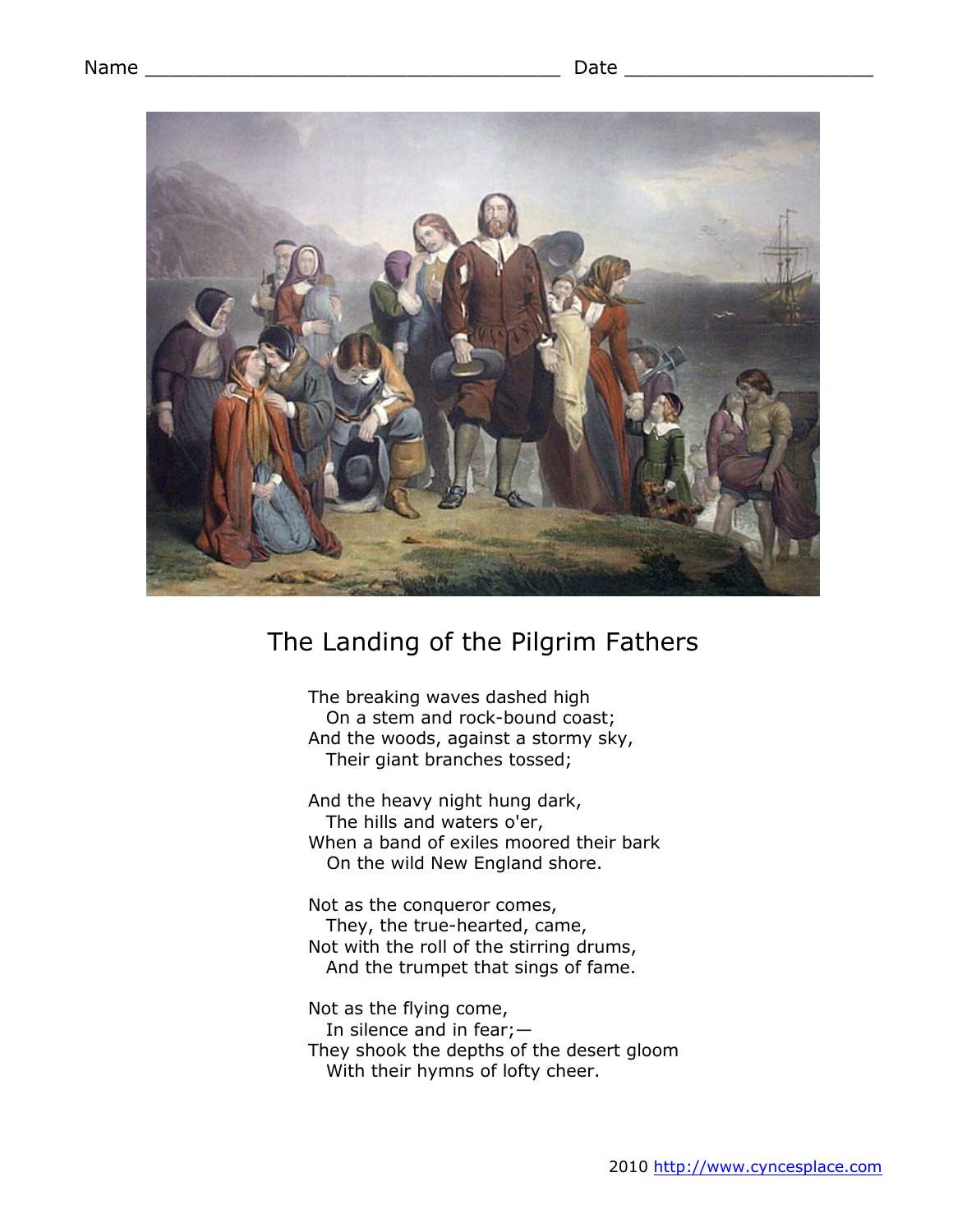Amidst the storm they sang; And the stars heard, and the sea; And the sounding aisles of the dim woods rang To the anthem of the free.

The ocean eagle soared,

From his nest by the white wave's foam; And the rocking pines of the forest roared,— This was their welcome home!

There were men with hoary hair Amidst that pilgrim band;— Why had they come to wither there, Away from their childhood's land?

There was woman's fearless eye Lit by her deep love's truth; There was manhood's brow serenely high, And the fiery heart of youth.

What sought they thus afar? Bright jewels of the mine? The wealth of seas, the spoils of war? They sought a faith's pure shrine.

Ay, call it holy ground, The soil where first they trod; They have left unstained what there they found— Freedom to worship God.

 $\mathcal{L}_\mathcal{L} = \{ \mathcal{L}_\mathcal{L} = \{ \mathcal{L}_\mathcal{L} = \{ \mathcal{L}_\mathcal{L} = \{ \mathcal{L}_\mathcal{L} = \{ \mathcal{L}_\mathcal{L} = \{ \mathcal{L}_\mathcal{L} = \{ \mathcal{L}_\mathcal{L} = \{ \mathcal{L}_\mathcal{L} = \{ \mathcal{L}_\mathcal{L} = \{ \mathcal{L}_\mathcal{L} = \{ \mathcal{L}_\mathcal{L} = \{ \mathcal{L}_\mathcal{L} = \{ \mathcal{L}_\mathcal{L} = \{ \mathcal{L}_\mathcal{$ 

 $\_$  , and the set of the set of the set of the set of the set of the set of the set of the set of the set of the set of the set of the set of the set of the set of the set of the set of the set of the set of the set of th

 $\_$  , and the set of the set of the set of the set of the set of the set of the set of the set of the set of the set of the set of the set of the set of the set of the set of the set of the set of the set of the set of th

 $\mathcal{L}_\mathcal{L} = \{ \mathcal{L}_\mathcal{L} = \{ \mathcal{L}_\mathcal{L} = \{ \mathcal{L}_\mathcal{L} = \{ \mathcal{L}_\mathcal{L} = \{ \mathcal{L}_\mathcal{L} = \{ \mathcal{L}_\mathcal{L} = \{ \mathcal{L}_\mathcal{L} = \{ \mathcal{L}_\mathcal{L} = \{ \mathcal{L}_\mathcal{L} = \{ \mathcal{L}_\mathcal{L} = \{ \mathcal{L}_\mathcal{L} = \{ \mathcal{L}_\mathcal{L} = \{ \mathcal{L}_\mathcal{L} = \{ \mathcal{L}_\mathcal{$ 

FELICIA D. HEMANS

## **Study the picture and read the poem carefully; then answer these questions:**

- 1. What people are represented in the group?
- 2. What are they doing?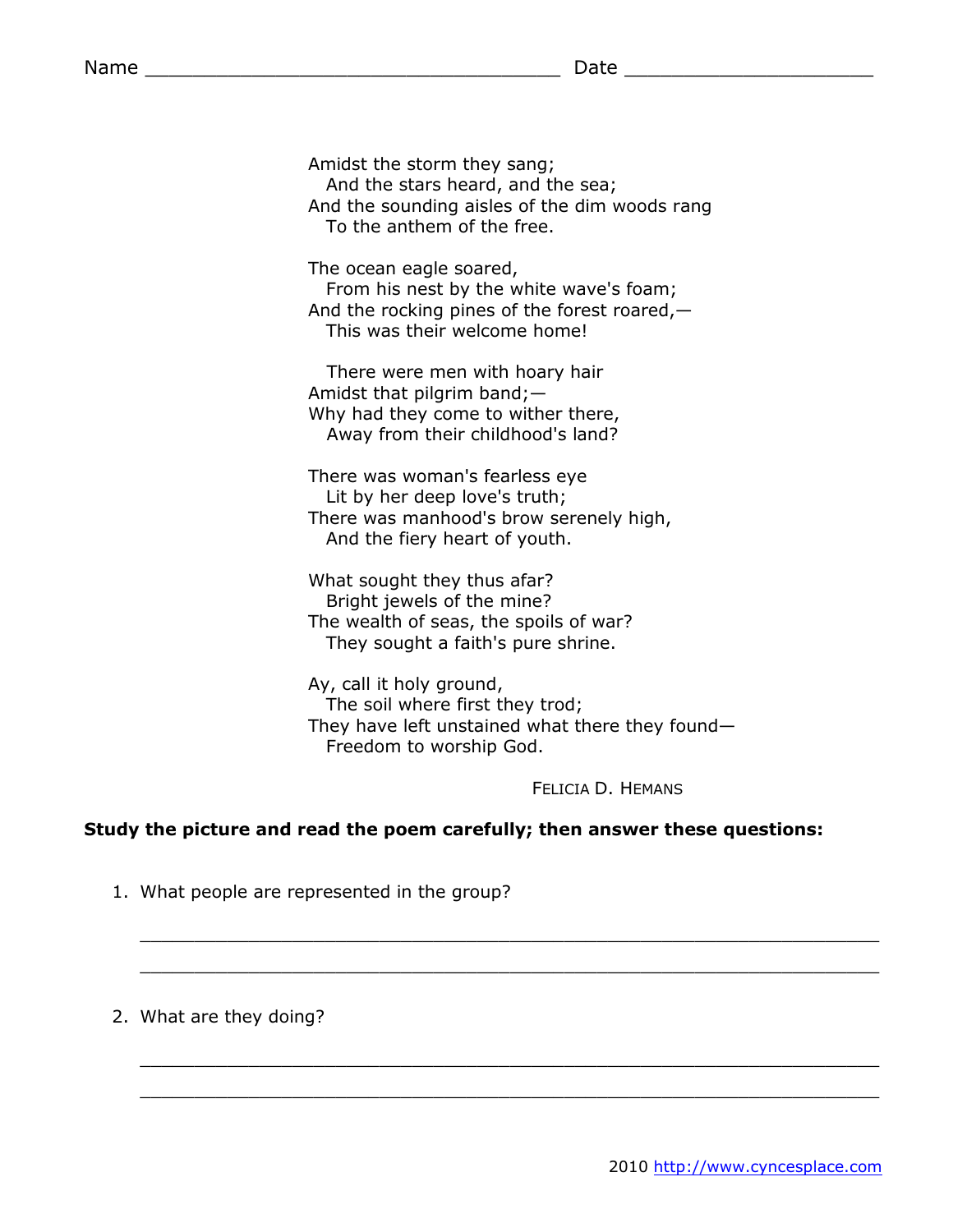| 3. What vessel carried them across the ocean?<br><u> 2003 - 2004 - 2005 - 2006 - 2007 - 2008 - 2008 - 2008 - 2008 - 2008 - 2008 - 2008 - 2008 - 2008 - 2008 - 200</u> |
|-----------------------------------------------------------------------------------------------------------------------------------------------------------------------|
| 4. Where is it in the picture?                                                                                                                                        |
| 5. On what kind of coast did the Pilgrims land?                                                                                                                       |
| 6. What kind of weather did they have?                                                                                                                                |
| 7. How does a conqueror land?                                                                                                                                         |
| 8. How does a refugee land?                                                                                                                                           |
| 9. What was the spirit in which the Pilgrims came ashore?                                                                                                             |
| 10. What did they do?                                                                                                                                                 |
|                                                                                                                                                                       |